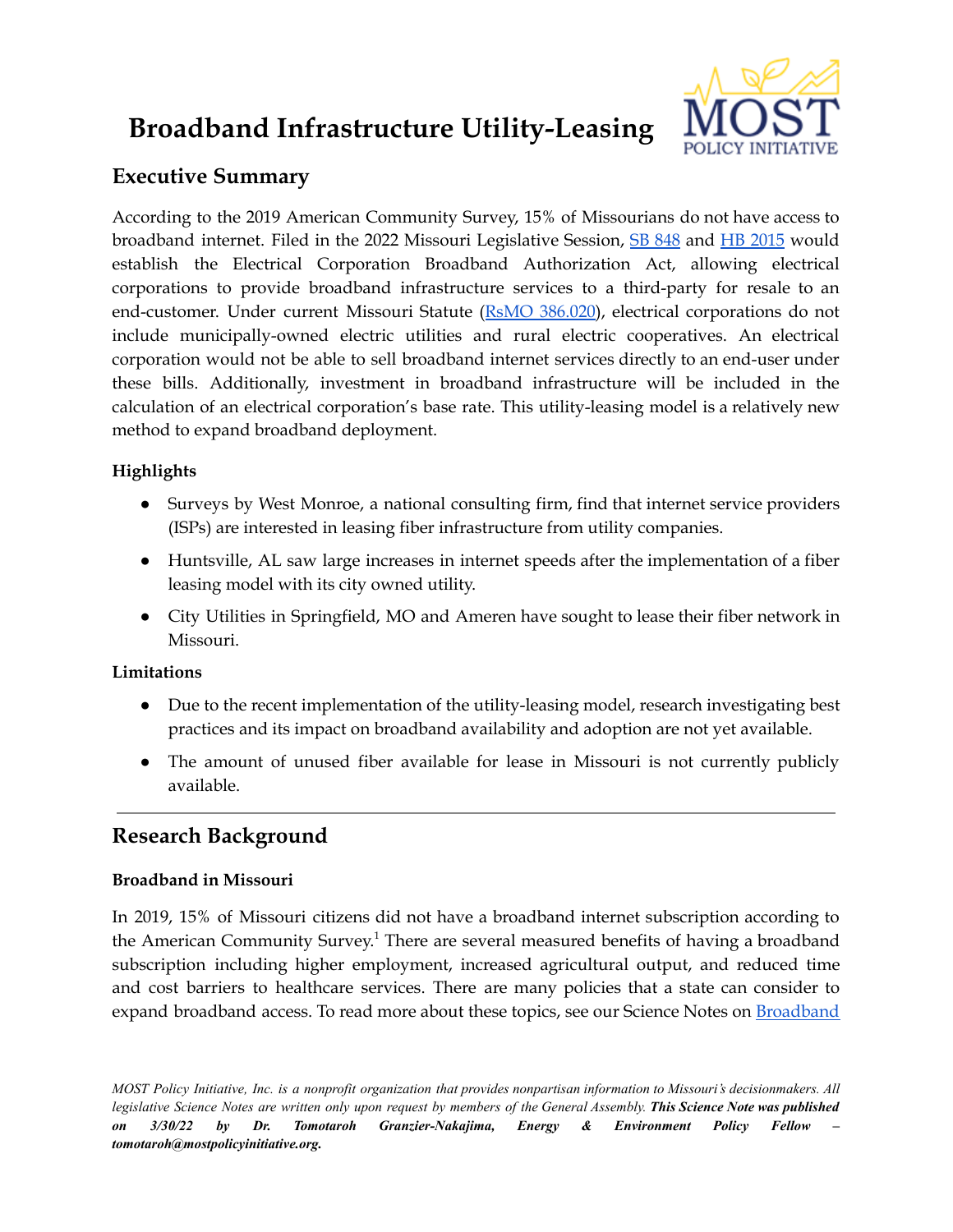[Deployment,](https://mostpolicyinitiative.org/science-note/broadband-deployment/) [Broadband](https://mostpolicyinitiative.org/science-note/broadband-impacts/) Impact, [State-Level](https://mostpolicyinitiative.org/science-note/state-level-broadband-policies/) Broadband Policies, [Telemedicine](https://mostpolicyinitiative.org/science-note/broadband-and-telemedicine/), and [Public-Private](https://mostpolicyinitiative.org/science-note/vertical-asset-management-public-private-partnerships-and-funding-benchmarks-for-broadband-deployment/) Partnerships for Broadband.

#### **Electrical Corporation Fiber Optic Infrastructure**

Electrical corporations are uniquely situated in that they contribute to infrastructure that already provides electricity to the United States. <sup>2</sup> Many electrical corporations may use fiber optic cable to monitor and control their power delivery systems. However, it is difficult to find public data regarding the current levels of fiber optic cable deployment throughout existing utility infrastructure. Taking advantage of this infrastructure, and allowing utility companies to lease their fiber optic network to internet service providers (ISPs), is one method that is used to attempt to expand broadband access to unserved and underserved communities.

Indirect reports can be used to try to infer whether or not electric corporations are interested in implementing fiber infrastructure and their potential interests in leasing excess fiber infrastructure to ISPs. A report from Navigant Research suggests, from a business perspective, that expanding a fiber optic network may be important for a utility company's long-term success.<sup>3</sup> Fiber optic networks are important for utility companies, enabling grid performance improvements by connecting them to smart devices as part of the "smart grid" and preparing them as the economy moves towards distributed electricity generation.<sup>4</sup>

In Missouri, the Ameren Corporation, researchers from Missouri S&T, and Hyperion Inc., a technology company based in Ontario, Canada, are collaborating to conduct research on fiber optic cables. <sup>5</sup> The partnership is researching the use of fiber optic cables to monitor high voltage power lines and equipment, seeking to improve the delivery and reliability of electricity services. Research efforts like this anecdotally indicate interest of local utility companies to explore uses of fiber optic cables in their existing infrastructure.

#### **ISP Interest**

Filed in the 2022 Missouri legislative session, HB [2015](https://www.house.mo.gov/bill.aspx?bill=HB2015&year=2022&code=R) and SB [848](https://www.senate.mo.gov/22info/bts_web/Bill.aspx?SessionType=R&BillID=71259743) would establish the Electrical Corporation Broadband Authorization Act, allowing electrical corporations to provide broadband infrastructure services to a third-party for resale to an end-customer. Under current Missouri Statute (RsMO [386.020\)](https://revisor.mo.gov/main/OneSection.aspx?section=386.020), electrical corporations do not include municipally-owned electric utilities and rural electric cooperatives. These bills do not allow electrical corporations to sell broadband services directly to end-users. Instead, electrical corporations would lease their broadband infrastructure to broadband service providers who would then provide internet services to end-users.

West Monroe, a national consulting firm, performed surveys of ISPs in the U.S. to gauge interest in leasing fiber optic infrastructure from utility companies. <sup>6</sup> Of respondents, 80% stated that they had not leased from a utility company in the past. However, all respondents indicated some level of likelihood that they would lease in the future, with 68% stating they were "extremely likely" and 20% "moderately likely". ISPs also stated that price, location, and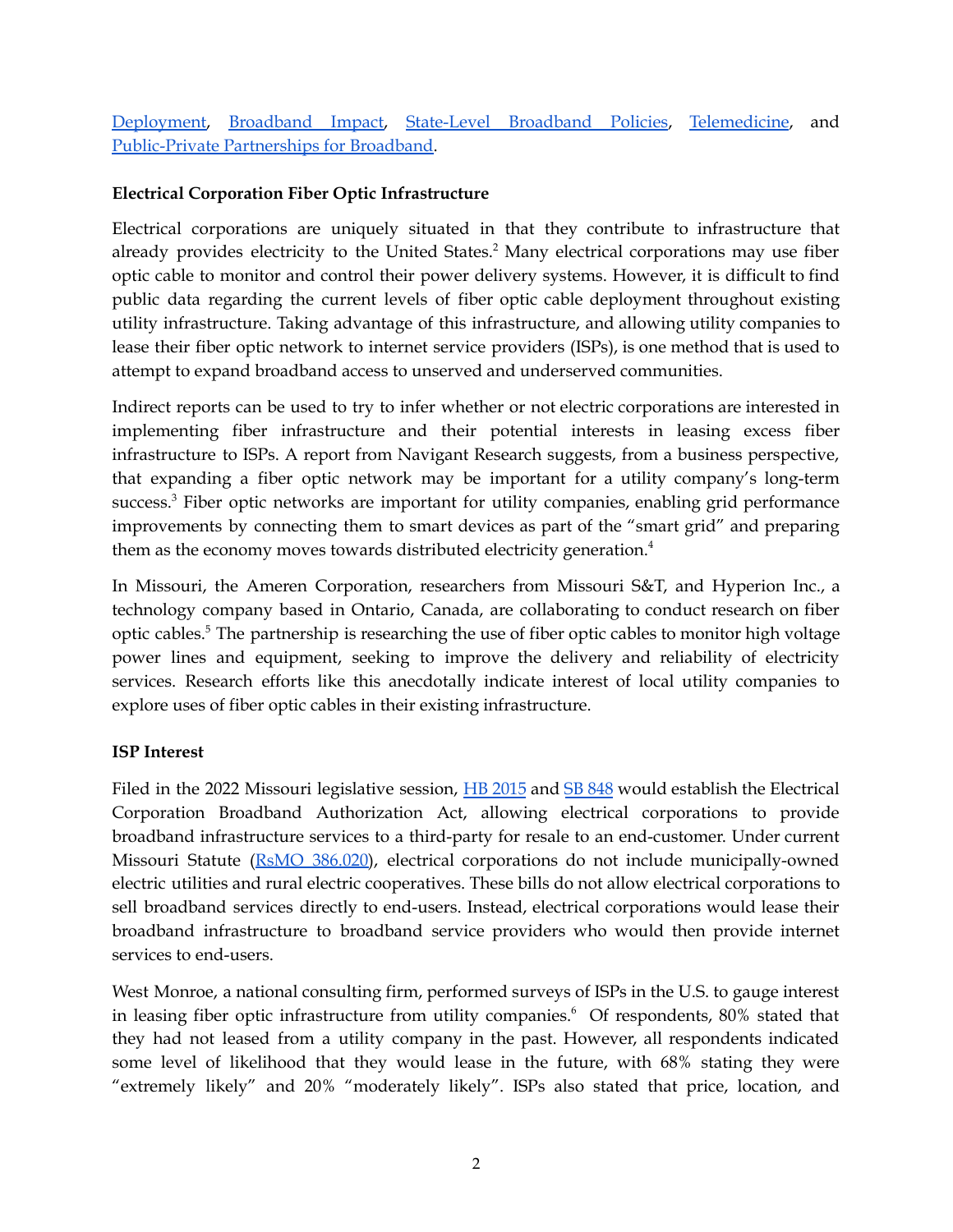network reliability were the most important factors when choosing a vendor for fiber optics. Lastly, 72% of respondents would lease specifically from a utility in order to serve unserved and underserved neighborhoods or as a cost-effective alternative to building out their own infrastructure.

#### **Implementation Considerations**

Unclear determination of how the revenue from leasing fiber optic infrastructure will be used can lead to pushback from the public. In 2017, Southern California Edison and Pacific Gas & Electric in California both sought to expand their capabilities as fiber providers, expanding into the telecommunications space. <sup>6</sup> Revenues for each utility were inconsistently distributed among shareholders and ratepayers, leading to pushback from consumer advocacy groups and the California Public Utilities Commission. As a result, both utilities withdrew their applications to proceed.

There is not enough public data available on current electric utility fiber optic infrastructure to determine how much investment utility companies will need to take advantage of the proposed bills. Scientific literature on this topic is also limited to make a clear determination of the impacts of these bills, and what specific details of implementation lead to a successful utility-leasing model. Anecdotal examples at the municipal and state level around the nation can provide an indication of their potential impact.

At the municipal level, in 2016 Huntsville, AL implemented a utility-lease model that allowed the municipal utility company, Huntsville Utilities, to provide access to their excess fiber capacity to third parties.<sup>7</sup> This coincided with an announcement by Huntsville Utilities that they would expand their fiber network. Their first partner was Google Fiber, who deployed gigabit internet to residential and small business customers.<sup>8</sup> In 2019, Alabama signed **HB [400](https://legiscan.com/AL/bill/HB400/2019)** explicitly authorizing electric providers and others to provide broadband services using the capabilities within their electric easements. An analysis by HighSpeedInternet.com, a website dedicated to tracking ISPs across America, showed that Huntsville had the largest jump in internet speeds from February 2020–February 2021. <sup>9</sup> Additionally, the Fiber Broadband Association, an all-fiber trade association, awarded Huntsville, AL with the Gig City Award in 2021 and in part, credited the utility-lease model. 10

In Missouri, public and private entities have started the process to lease excess fiber capacity even without explicit authority from the state. In 2019, City Utilities in Springfield, MO announced plans to expand their fiber network by over 1,000 miles and to make that fiber available for lease to broadband providers.<sup>11</sup> CenturyLink was their first customer. In 2021, the Missouri Public Service Commission approved an agreement for Ameren to lease fiber capacity to MMC Network Services. 12

#### **References**

1. American Community Survey. Types of Computers and Internet Subscriptions. [https://data.census.gov/cedsci/table?q=internet%20access&g=0400000US29&tid=ACSST1Y2019](https://data.census.gov/cedsci/table?q=internet%20access&g=0400000US29&tid=ACSST1Y2019.S2801) [.S2801\(](https://data.census.gov/cedsci/table?q=internet%20access&g=0400000US29&tid=ACSST1Y2019.S2801)2019)